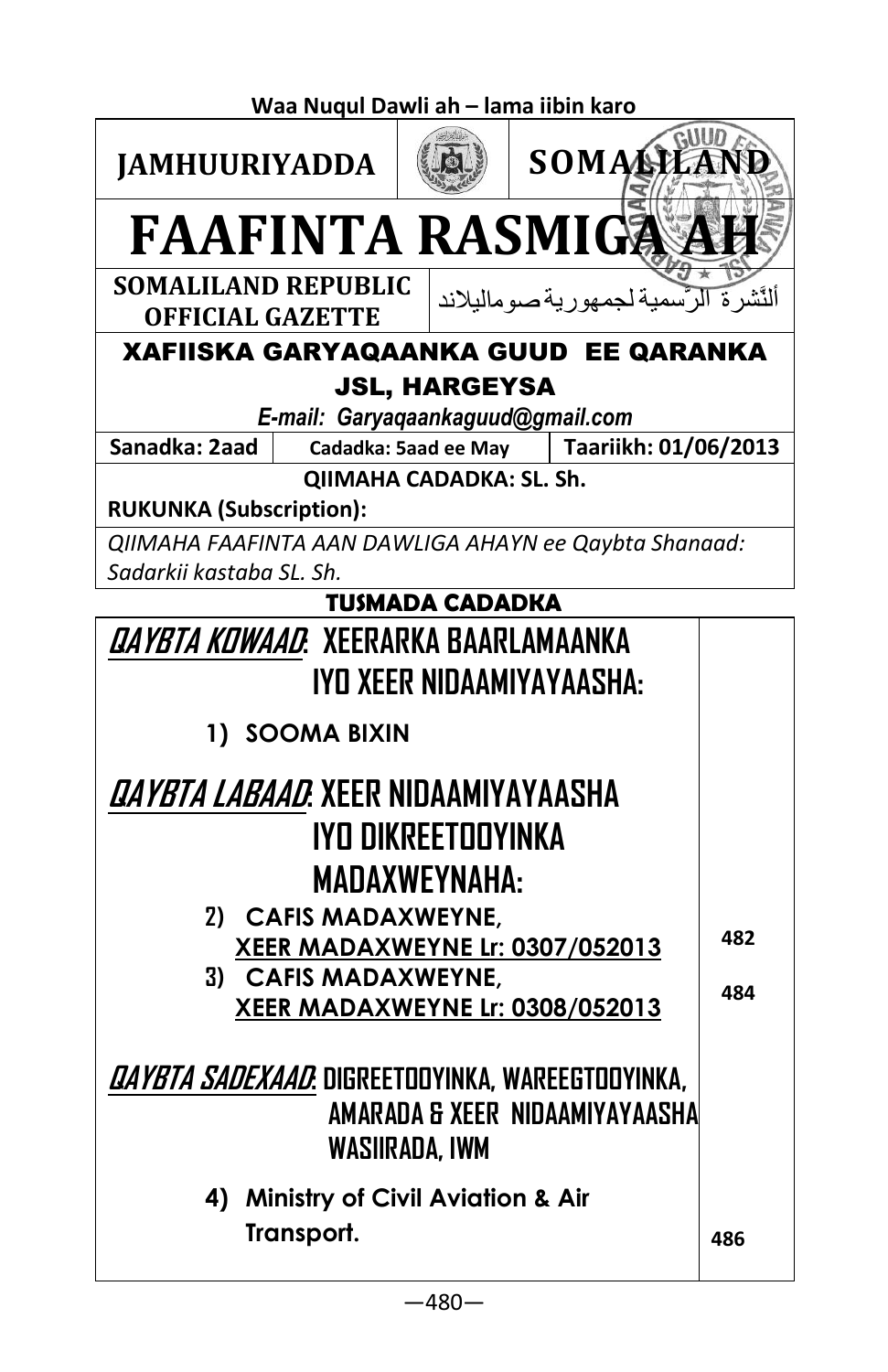| <b>DAYBTA AFRAAD: AMARADA &amp; GO'AANADA MAAMULATI</b>                           | $\n  \, \iota_{91}$ |
|-----------------------------------------------------------------------------------|---------------------|
| 5) Maxkamada Gobolka M/Jeex, Baaffa                                               |                     |
| <b>Dacweysane</b>                                                                 |                     |
| Xafiiska Xeer Illaalinta Guud (Diiwdar<br>6)                                      | 49.                 |
| Gelin Shirikada Dhul-Dhis General                                                 |                     |
| <b>Trading Company)</b>                                                           |                     |
| 7) Xafiiska Xeer Illaalinta Guud (Diiwaan                                         | 494                 |
| Gelin Shirikada Dalsan Trading                                                    |                     |
| Company)                                                                          |                     |
| 8) Xafiiska Xeer Illaalinta Guud (Diiwaan                                         | 496                 |
| <b>Gelin Shirikada Somaliland Business</b>                                        |                     |
| Services)                                                                         |                     |
| 9) Xafiiska Xeer Illaalinta Guud (Diiwaan<br>Gelin Shirikada Hoodaale Fishing and | 497                 |
| <b>Natural Resources)</b>                                                         |                     |
| 10) Xafiiska Xeer Illaalinta Guud (Diiwaan                                        |                     |
| <b>Gelin Shirikada Adam Consultancy</b>                                           | 499                 |
| Service)                                                                          |                     |
| 11) Xafiiska Xeer Illaalinta Guud (Diiwaan                                        |                     |
| Gelin Shirikada Cokiya Textile                                                    | 500                 |
| Company)                                                                          |                     |
| 12) Xafiiska Xeer Illaalinta Guud (Diiwaan                                        |                     |
| Gelin Shirikada Al Nuur Furniture)                                                | 502                 |
|                                                                                   |                     |
|                                                                                   |                     |
| 13) SOOMA BIXIN                                                                   |                     |
|                                                                                   |                     |
|                                                                                   |                     |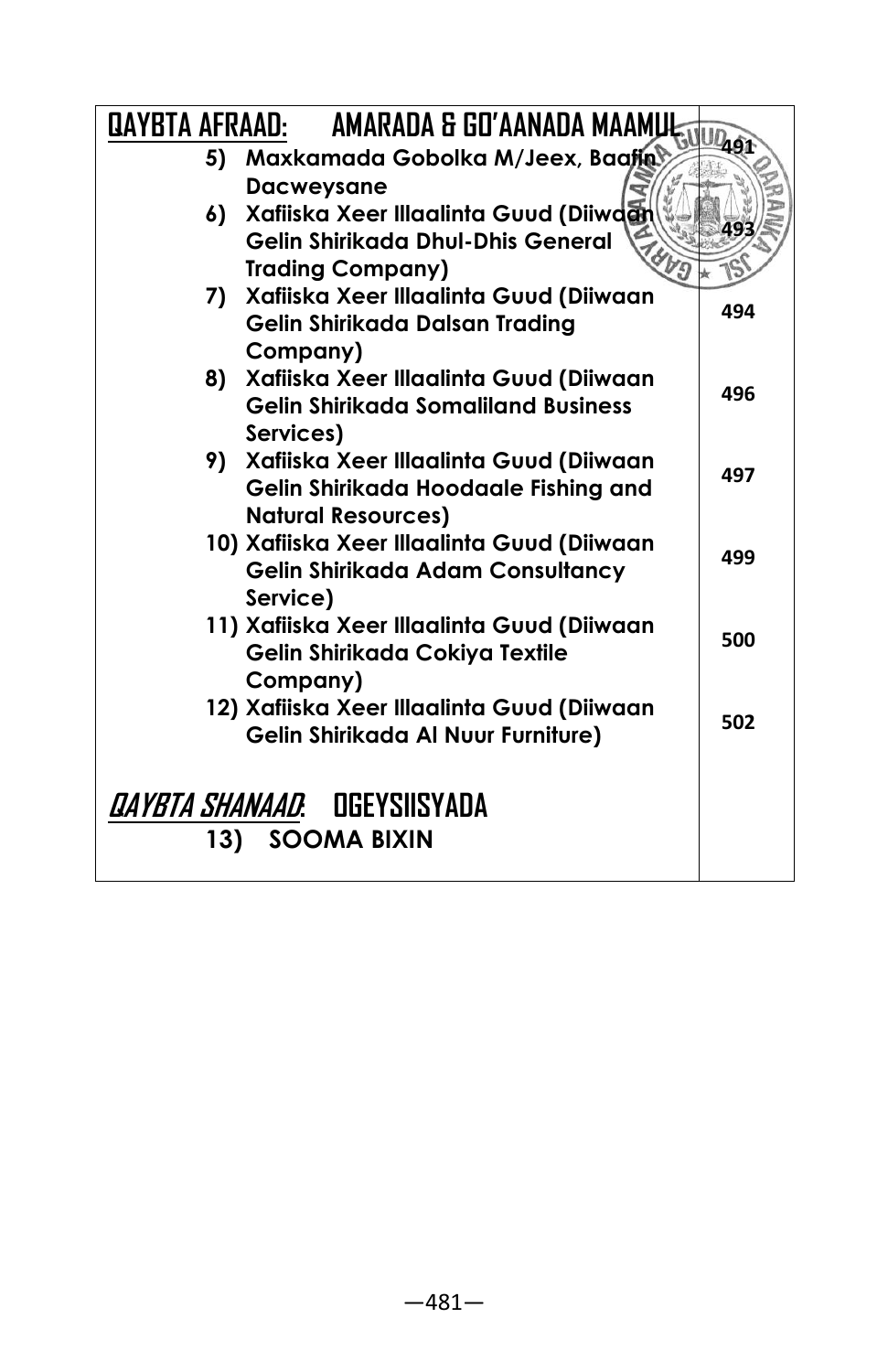

#### THE PRESIDENT

**JSL/M/XERM/249-1731/052013 17/05/13**

# **XEER MADAXWEYNE Lr:0307/052013**

# **Cafis Madaxweyne**

# Madaxweynaha Jamhuuriyadda Somaliland

| Markuu Arkay:       | Qodobka 90aad, Xubintiisa<br>5aad ee Dastuurka<br>Jamhuuriyadda<br>Somaliland;                                                                               |
|---------------------|--------------------------------------------------------------------------------------------------------------------------------------------------------------|
| Markuu Arkay:       | Qodobka 149aad ee Xeerka<br>Ciqaabta Guud;                                                                                                                   |
| Markuu La Tashaday: | Xeer Ilaaliyaha Guud<br>ee.<br>Qaranka.                                                                                                                      |
| Markuu Tixgeliyey:  | Codsiga Cafiska ah ee<br>Odayaasha Degaankaas;                                                                                                               |
| Markuu Tixgeliyey:  | Munaasibadda Sannad<br>guuradda 22aad ee 18-ka<br>May, oo ay habboon tahay<br>in saamaxaad loo fidiyo<br>Maxaabiista xukuman ee<br>Xabsiyada dalka ku xidhan |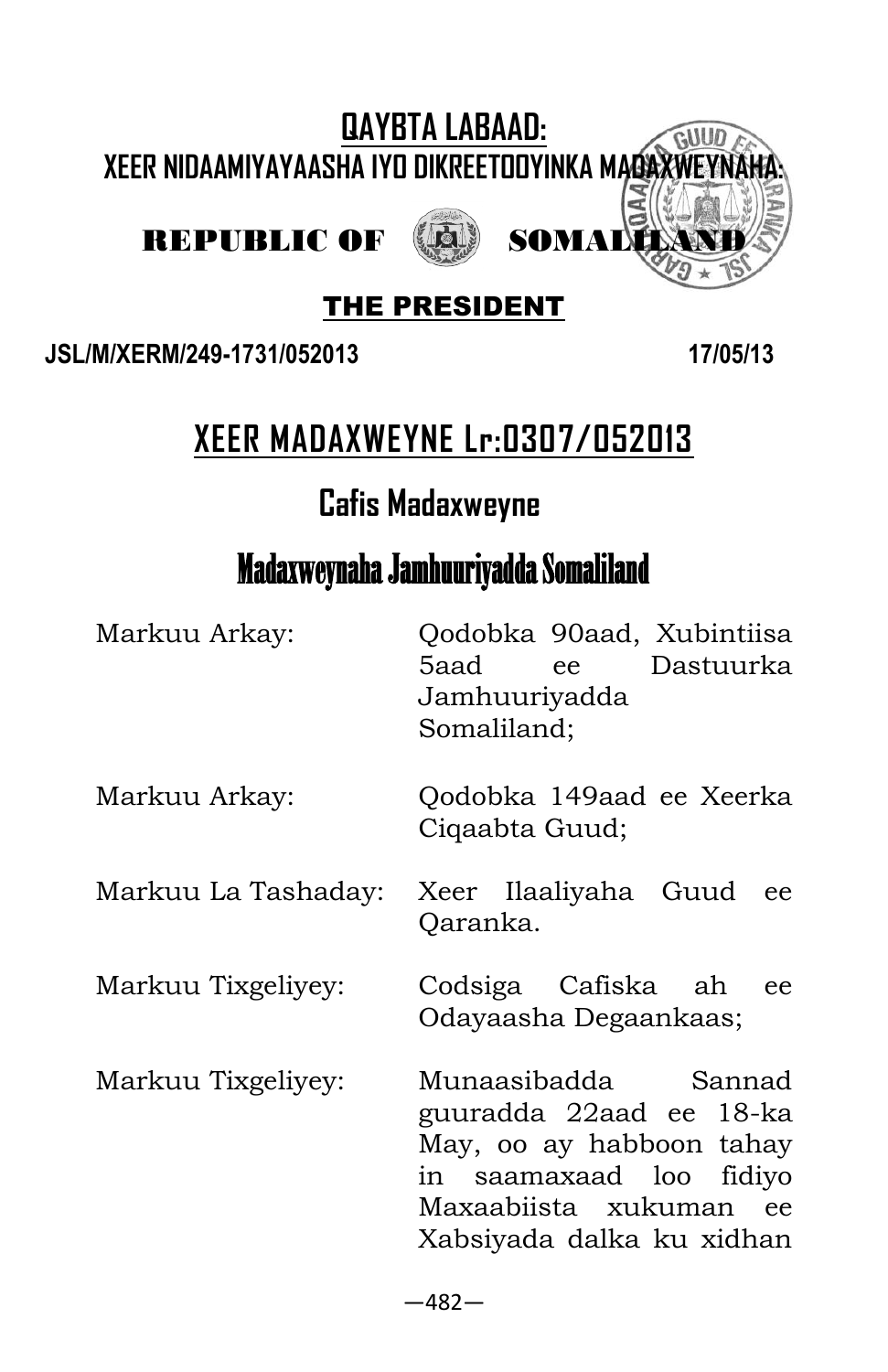oo tiraddoodu dhan tahay 32-Maxbuus;



#### Wuxuu Go'aansaday

In laga bilaabo taariikhda maanta 17/05/2013 uu saamaxaad buuxda u fidiyo Maxaabiista Xukuman ee Xabsiyada dalka ku xidhan oo tiraddoodu dhan tahay 32-Maxbuus oo kala ah;

- 1. Cabdi Maxamed Xasan
- 2. Jaamac Maxamed Xasan
- 3. Maxamed Cabdilaahi Xasan
- 4. Cabdi Ibraahin Yusuf
- 5. Saalax X. Faarax Cali
- 6. Cabdillahi Axmed Sayiid
- 7. Muuse Falaax Nuur Diiriye
- 8. Axmed Xasan Haybe
- 9. Maxamed Muxumed Xiiray
- 10. Jaamac Cabdi Warsame
- 11. Cabdi Ibraahim Xirsi
- 12. Casaan Cabdi Jaamac
- 13. Maxamed Tahar Cabdule
- 14. Maxamed Iimaan Geele
- 15. Maxamed Haybe Geele
- 16. Maxamed Muxumed Ismaciil
- 17. Iid Xasan Haybe
- 18. Mustafe Xasan Haybe
- 19. Ibraahim Ismaciil Geele
- 20. Mukhtaar Xasan Haybe
- 21. Maxamed Baashe Hurre
- 22. Cabdi-Kariim Sh. Muxumed Sh. Cumar
- 23. Salaan Haybe Geele
- 24. Cabdi Ismaaciil Batuun
- 25. Naasir Cali Maxamuud
- 26. Khadar Xasan Haybe
- 27. Keyse Ismaciil Muxumed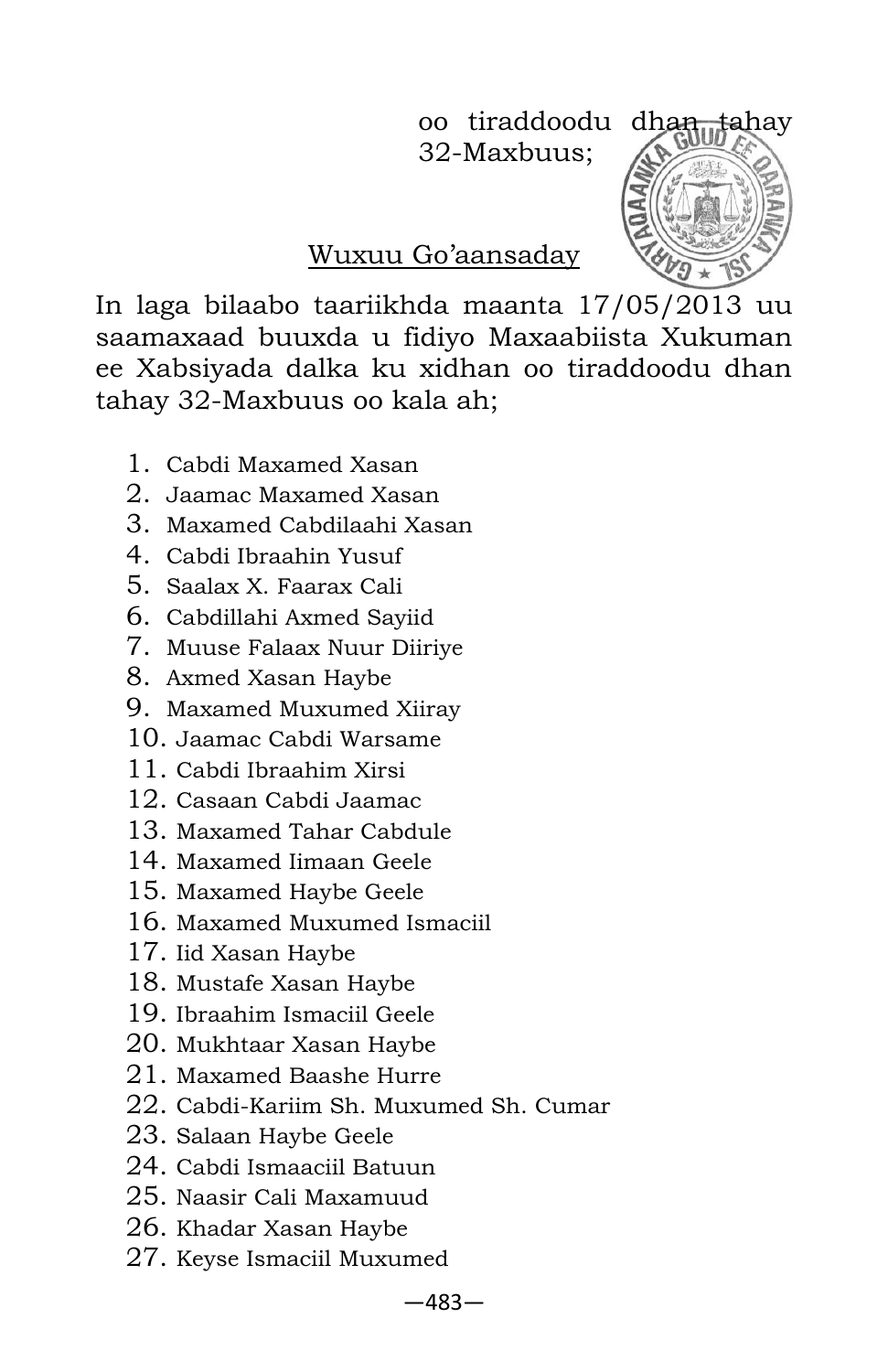—484—

- 28. Xariir Cabdi Iimaan
- 29. Xasan Iimaan Geele
- 30. Cabdi Muxumed Haybe
- 31. Cabdi Axmed Cabdi iyo
- 32. Cali Daahir Axmed

Allaa Mahad Leh,

Axmed Maxamed Silanyo Madaxweynaha Jamhuuriyadda Somaliland

REPUBLIC OF SOMALILAND

## THE PRESIDENT

**JSL/M/XERM/249-1732/052013 17/05/13**

**XEER MADAXWEYNE Lr:0308/052013** 

# **Cafis Madaxweyne**

# Madaxweynaha Jamhuuriyadda Somaliland

| Markuu Arkay:       | Qodobka 90aad, Xubintiisa<br>Dastuurka<br>5aad<br>ee |
|---------------------|------------------------------------------------------|
|                     | Jamhuuriyadda                                        |
|                     | Somaliland;                                          |
| Markuu La Tashaday: | Masuuliyiinta ay Arrintani<br>khusayso;              |
| Markuu Tixgeliyey:  | Codsiga Cafiska ah<br>ee<br>Odayaasha Degaankas;     |

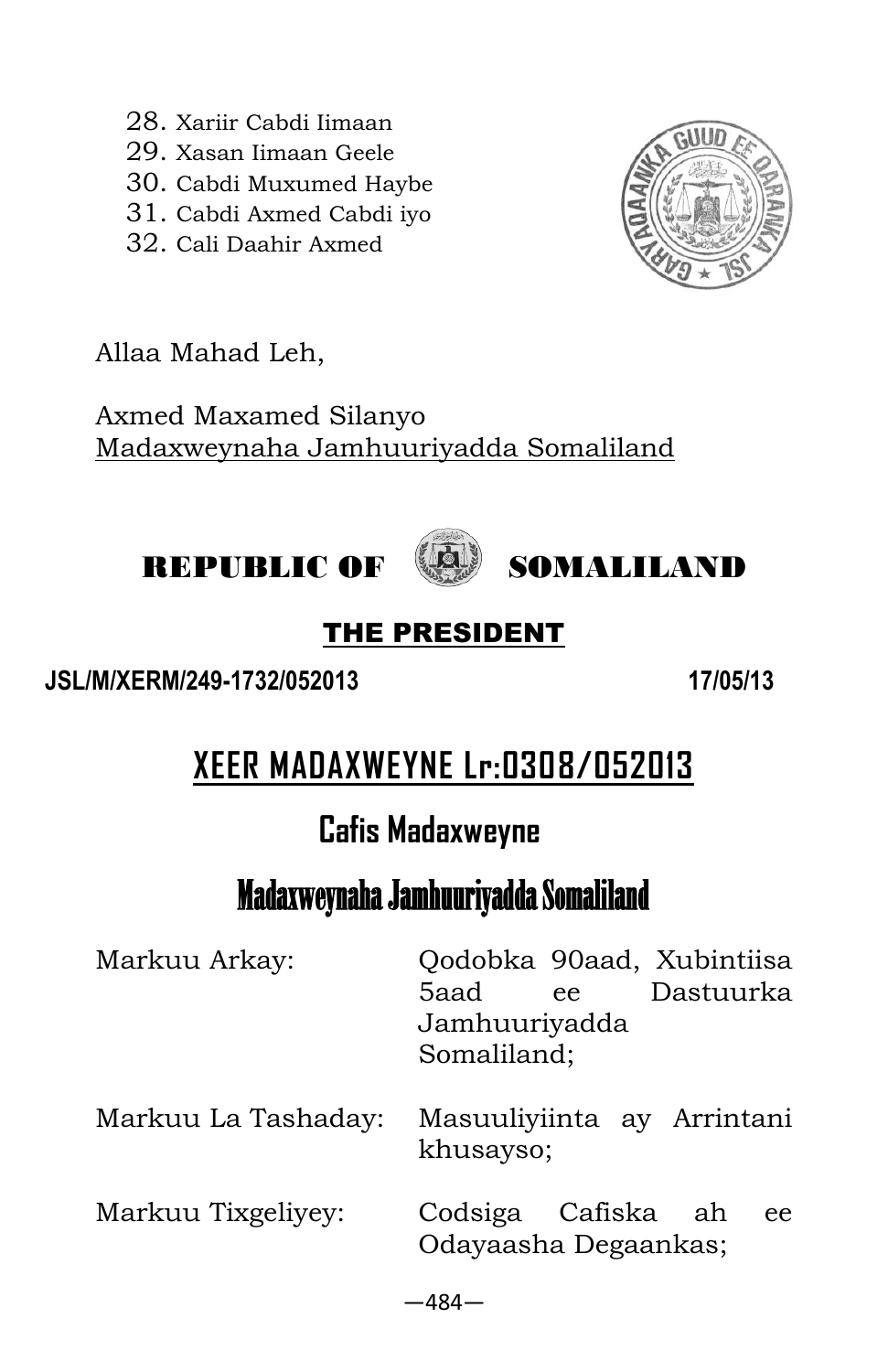Markuu Arkay: Qodobka 149aad e<sup>guup</sup>eerka Ciqaabta Guud;

Markuu Tixgeliyey: Munaasibadda Sannad

guuradda 22aad ee 18-ka May, oo ay habboon tahay in saamaxaad loo fidiyo Maxbuus Raabi Yuusuf Cabdilllahi;

#### Wuxuu Go'aansaday

In laga bilaabo taariikhda maanta uu Cafis gaar ahaaneed u fidiyo Boqor Raabi Yuusuf Cabdillaahi, oo qarannimada Somaliland ka soo hor-jeeday in muddo ah.

Allaa Mahad Leh,

Axmed Maxamed Silanyo Madaxweynaha Jamhuuriyadda Somaliland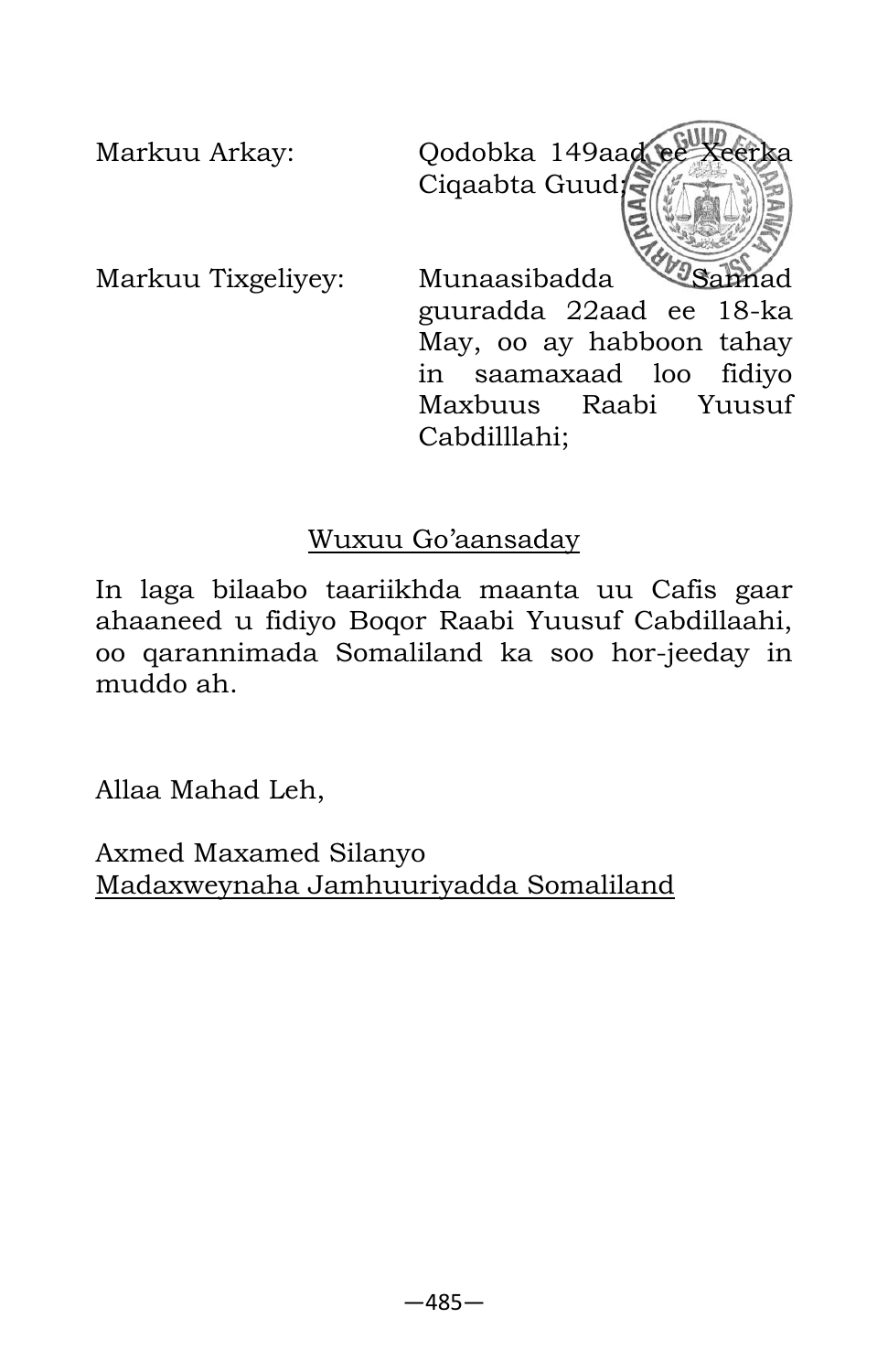# **QAYBTA SADEXAAD: DIGREETOOYINKA, WAREEGTOOYINKA, AMARI IYO XEER NIDAAMIYAYAASHA WASIIRADA, IWM**



## **REPUBLIC OF SOMALILAND**

## **MINISTRY OF CIVIL AVIATION & AIR TRANSPORT**

Our Ref. No. om/01/195/2013

- Date: May 14, 2013
- To: Mr. David Clapp

UNDP Country Director

Somaliland /Somalia

Nairobi.Kenya

Cc: UNHAS Project

UN-WFP-O-I-C

Hargeisa, Somaliland

Cc: Mr. peter Noad

Deputy Director

ICAO /TCB

99 University Street

Montreal, Quebec H3C 5H7

Canada

—486— Cc: Mr. K. J. Mosupukwa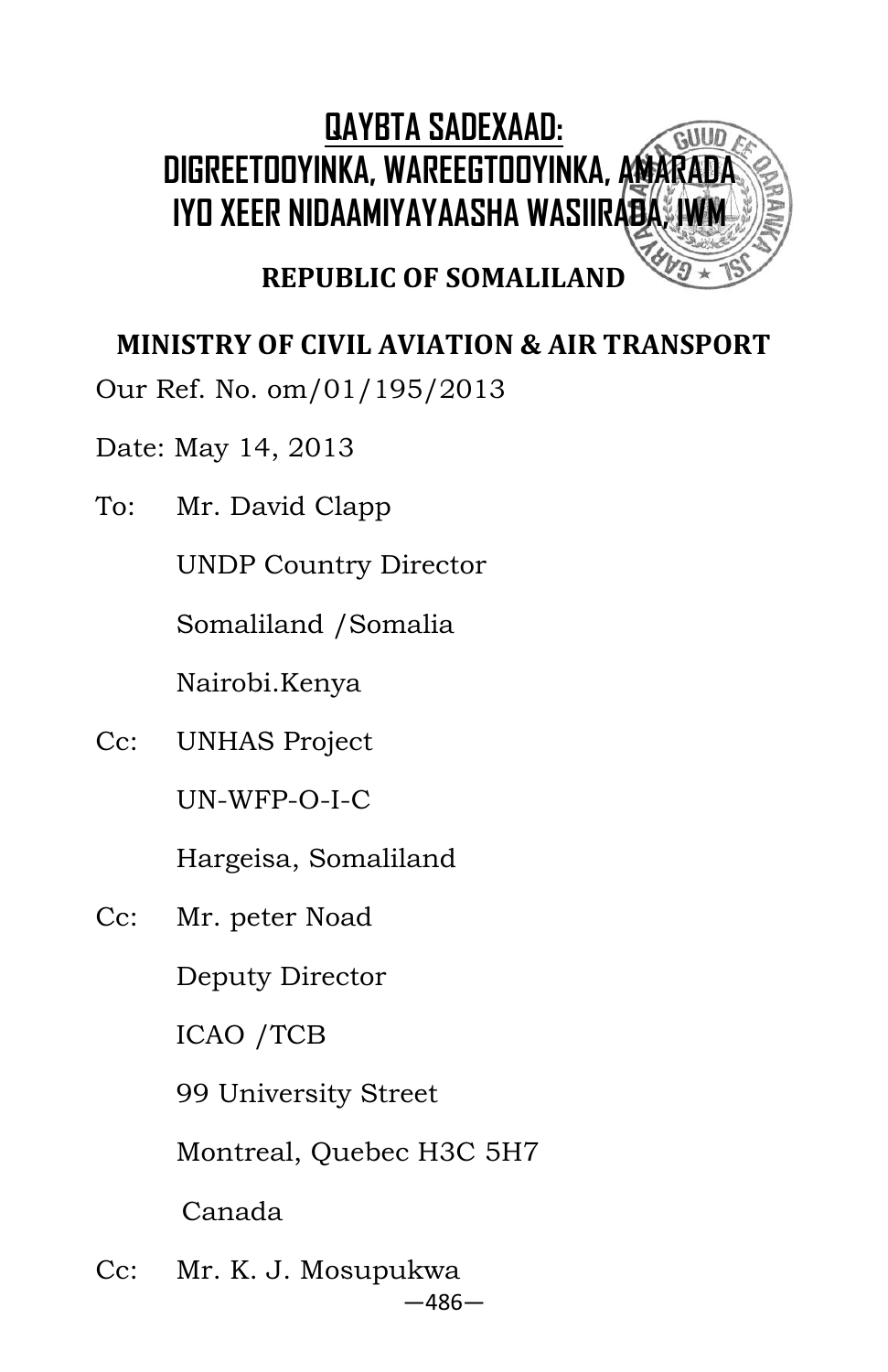CACAS project Coordinator

Nairobi, Kenya

Cc: Zahra Adam Elmi

National Political Affairs Officer

UNPOS for Somaliland

Hargeisa, Somaliland



Cc: Hon .Abdullahi Mohamed Omer

Ministry of Foreign Affairs & International Cooperation (MoFA&IC)

Hargeisa, Somaliland

Cc: H/E Ahmed Mohamed Mohamoud (Siilaanyo ) The president of the Republic of Somaliland Presidency

Hargeisa, Somaliland

#### **Sub: Final Decision on Somaliland Air Space Management and CACAS Project**

Dear Mr. Clapp:

This is to officially inform you ,the official response statement on yesterday May 11, 2013 political statement stated jointly by representative of UNDP and ICAO with the Federal Government of Somalia (FGOS) in regard to the EX-Somalia (Somalia and Somaliland ) Air Space Management that was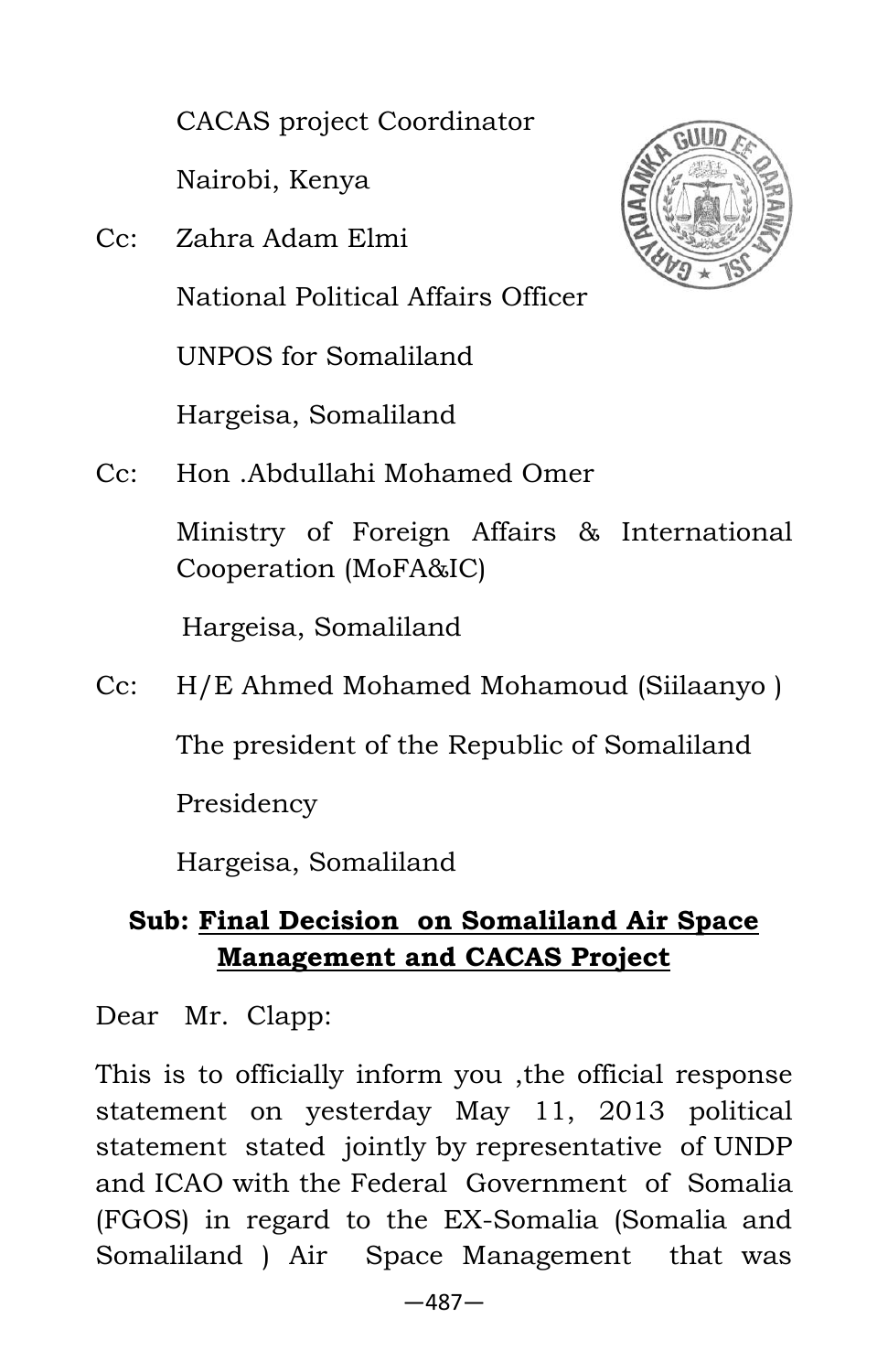trusted to UNDP by the UN Security council in 1933 under Security Resolution NO 954 administer and management until political settlement is reached on the existing conflicts.

As you may recall , UNDP and ICAO/CACAS project management has been coordinating the joint ''Steering Committee Meetings '' activities in relation to the process of transferring the ownership into the hands of Somalis .the SC was established On May 2011 jointly by the Government of Somaliland and Transitional Government of Somalia (TFG) respectively signed by the Minister's of civil Aviation and Air Transportation (MoCAAT) of Somaliland and the Minister of planning of the TFG. The objectives were to overseas the process of transferring the present CACAS project.

Since, that time there were 7quarterly SC meetings of which the last one was held on January 07,2013 at the ICAO Head Quarter in Montreal ,Quebec Canada . The agreed minutes that came out of this meeting was as follows:

- 1. Implementation of the Technical Gap Analysis Report and Recommendation
- 2. To hire the Technical Transitional Team(TTT) in order to prepare the ground for the readiness aspect of transferring the CACAS project
- 3. To call for Inter-Ministerial Meeting on June 2013 in Nairobi ,Kenya in order to brief the ministers the progress of the CACAS and the SC meetings and also up-date each other on the political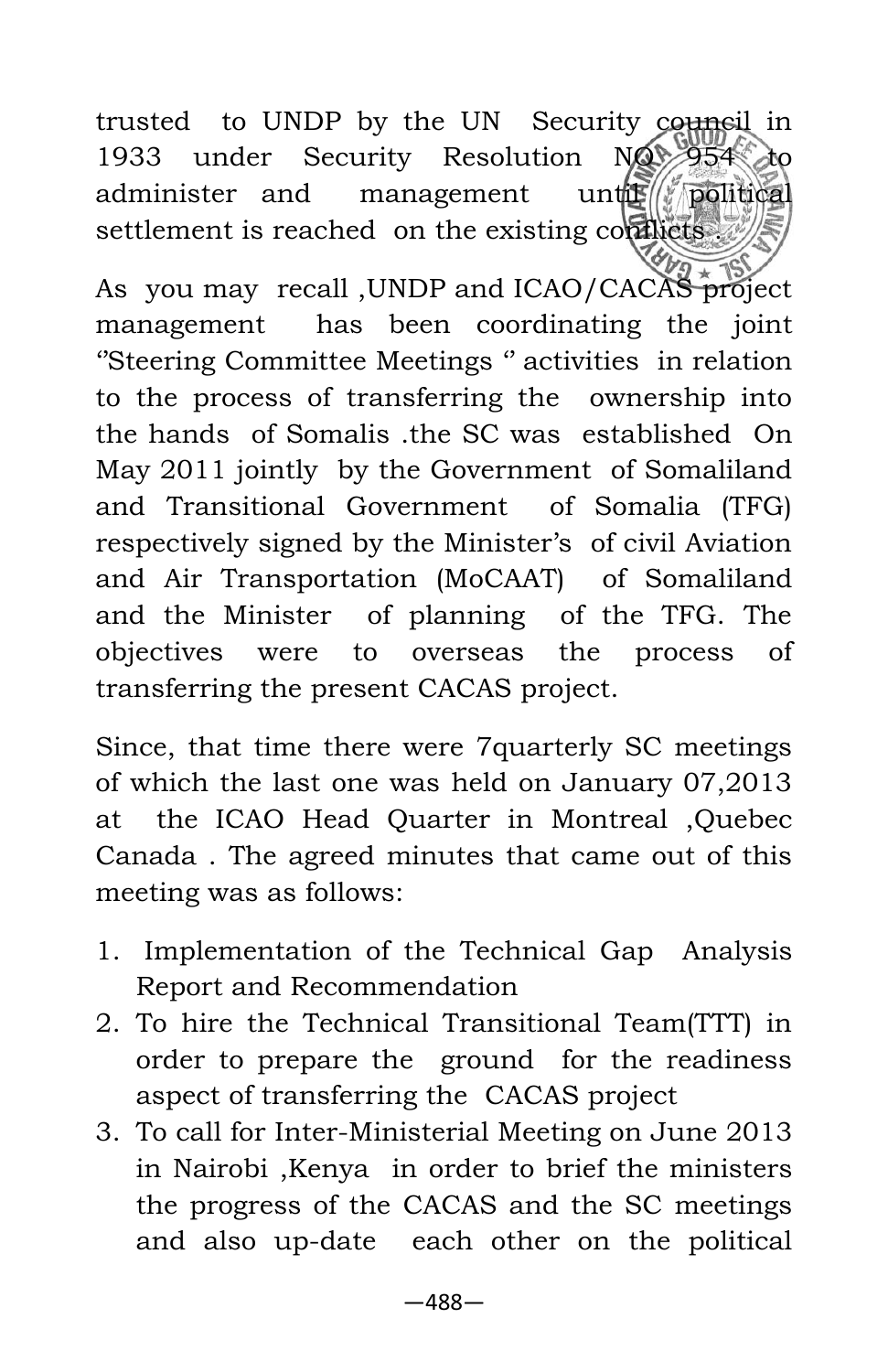developments in the ground (Somaliland /Somalia )



Unfortunately, the political statement ontly made by UNDP/ICAO and the FGoS through  $\frac{d\phi}{d\phi}$  media in regard to the unilateral decision to agree the transfer of the ''EX-Somalia Air Space and it's management to the FGoS is a violation to our existing agreement and transitional process to bring back the ownership to mutually agreed solution between Somali –Stakeholders.

As a result, on behalf of the Government of Somaliland and the officially mandated institution on the Somaliland Air Space Management, that MOCAAT reached the following decision to rectify your wrong decision:

- 1. Starting from May 15th 2013 at 06:00hrs (03:00 GMT) all UNHAS flights are suspended and those aircraft stationed in Airport of Somaliland are grounded until further notice (Refer to the current NOTAM) related to this Issue ,
- 2. Starting from July 05th, 2013, the total ownership of Somaliland ''Air Space management and Control ''will be fully under the management of MoCAAT and all clients both commercial and humanitarian fleets are directed to make official request for "Over-Flight and Landing permission '' to MoCAAT only;
- 3. Starting June 01,2013CACAS project Coordinator is herby instructed to not manage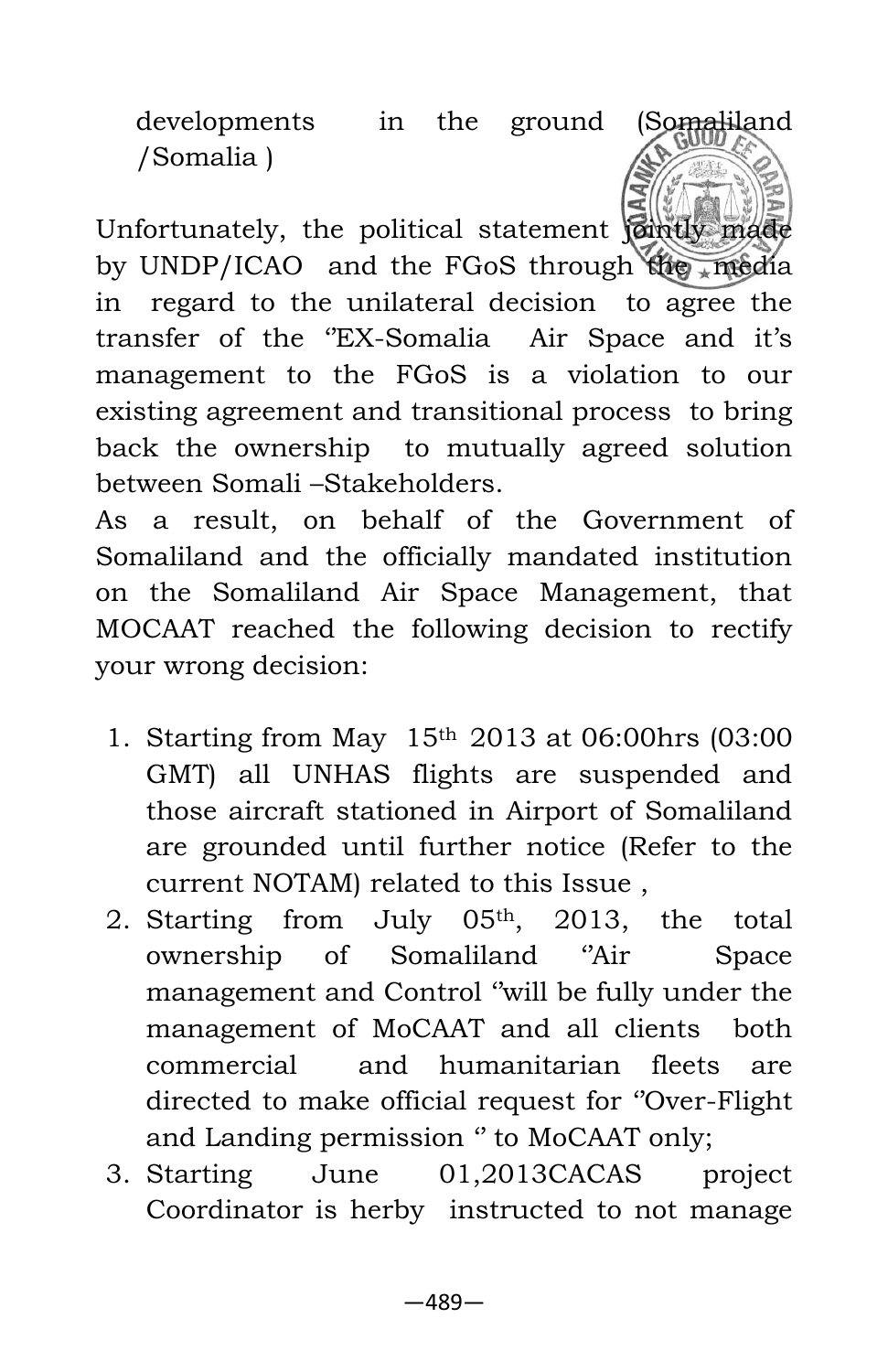any long the Mogadishu FIR for Somaliland Air Space management and Control

4. UNDP/ICAO –CACAS available project resources must be put on hold for **expenditure** until our share of the funding are ear-marked for us and transferred to us as per the ITATA records of the "Air Navigation Charges "as of today may 14,2014

In summary, we are cautioning our development partners UNDP and ICAO/CACAS Project management not to make any further action that will be contrary to agreed structure to oversee the CACAC' process of transferring ownership and also discontinue the present relationship with of called represent of the FGoS who has been the misleading factor to executive of Somalia

Finally, we expect your official acknowledgement and written response to our official statement in regard to the EX-Somalia (FGoS/Somaliland) without further delays.

Hon. Mohamoud Hashi Abdi

Minister of MoCAAT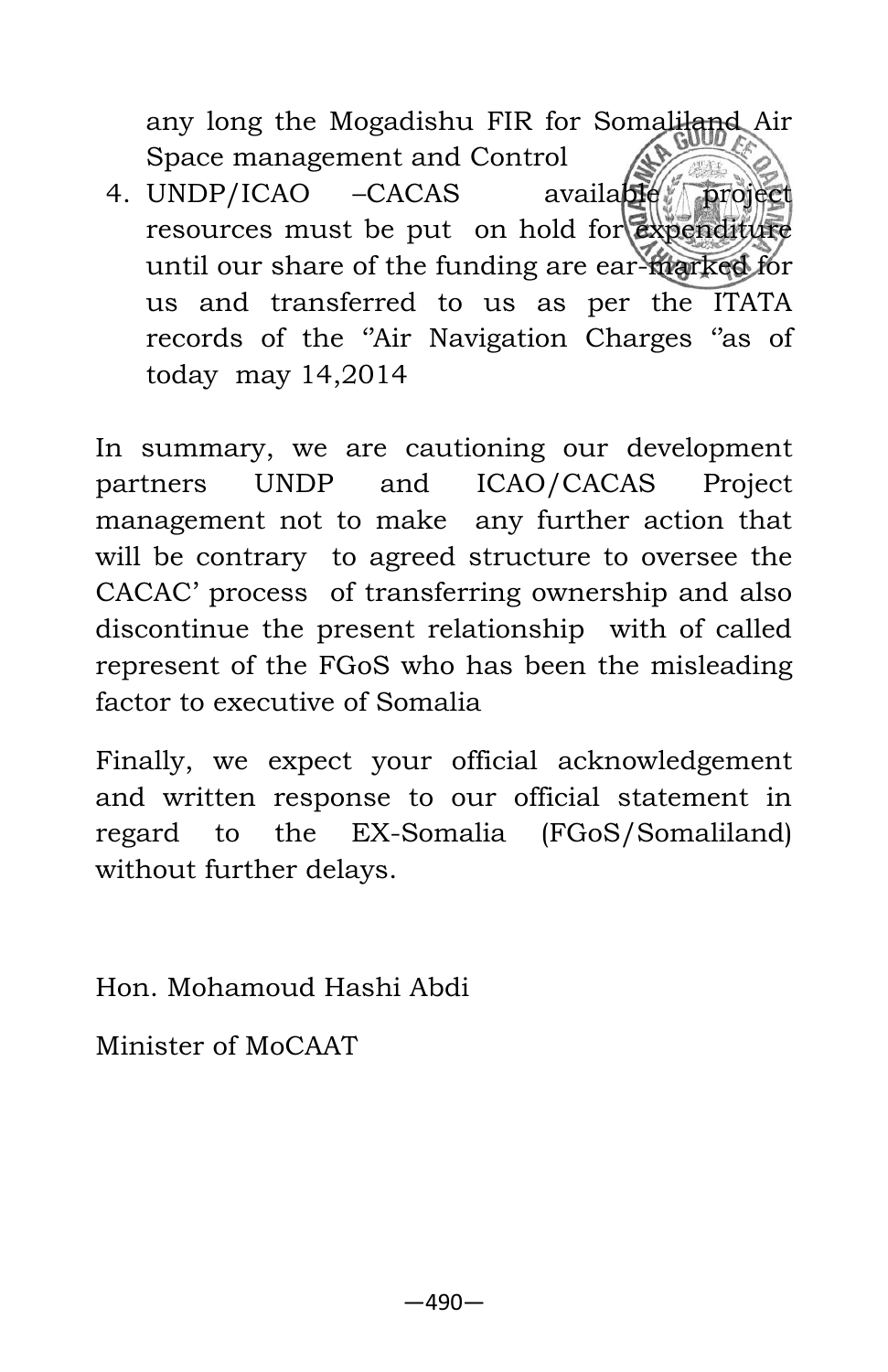

| <b>HARGAYSA</b>                |            |
|--------------------------------|------------|
| MGH                            |            |
| MGH/DML/134/12                 | Hargaysa   |
|                                | 05/05/2013 |
| Ku: Idaacada Radio Hargeysa    | Hargeysa   |
| Ku: Wargeysyada Madaxa Bannaan | Hargeysa   |

## **UJEEDO: Baafin Dacwaysane: Jaamac Xasan Warsame, (dhaanraac) Hargaysa Iyo Caaqil Abshir Axmed Huruuf**

Maxakamadda Gobolka M/J Hargeysa, iyadoo dabbaqaysa qodobka 121, 108, 91 XHM.

Waxay baafinaysaa dacwaysanayaasha magacyadoodu sare ku xusan yihiin inay maxkamadda horteeda ku yimaadaan mudo (15) casho gudahood ah oo ka bilaabmaysa marka laga sii daayo Raadiyo Hargeysa laguna faafiyo wargaysyada madaxa banan.

Kuwaasoo ay dacwad madani ahi u taalo Maxkamadda Gobolka M/J Hargeysa.

Haddii ay ku iman waayaan mudadaa ay maxkamaddu u qabatay, waxay maxkamaddu ka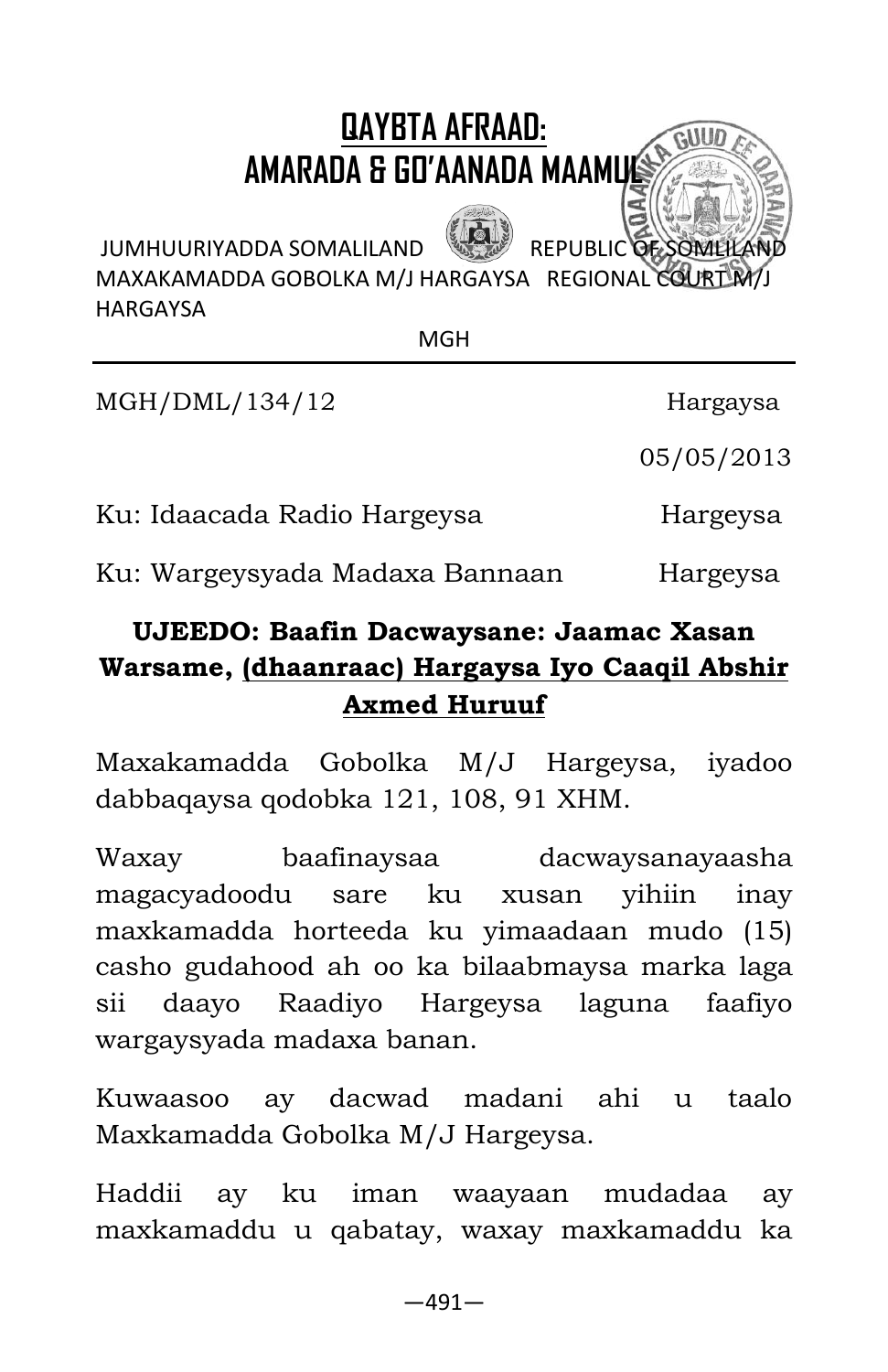

#### ALLAA MAHAD

((Dr: YUSUF Dalal Cabdi))

Garsooraha Maxakamada Gobolka M/J hargaysa

((Abokor Maxamed Axmed))

Kaaliyaha Maxkamadda Gobolka M/J Hargaysa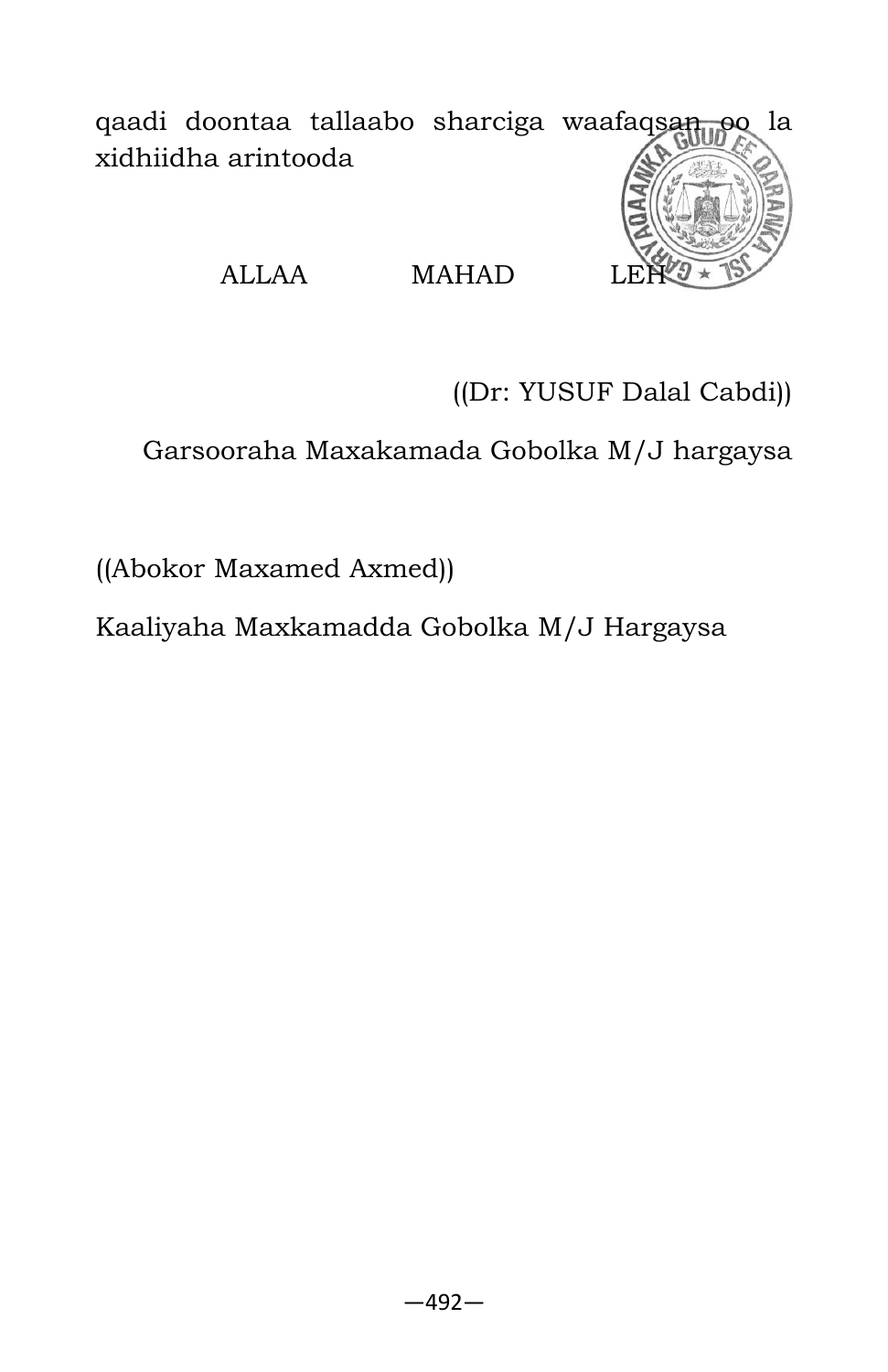

TIX: - XIG/JSL/103/2013 12/05/2013

Hargeysa.

Ku: Cida Ay Khusayso.

#### Ujeedo:- Diiwaan Gelin Shirkadeed

Xafiiska XeerIlaainta Guud ee Qaranka jamuuriyada Somaliland oo uu xil saaray Diiwaan Gelinta Shirkadaha

| Markuu arkay: -        | Qodobadda 11aad ee Xeer<br>Shirkadaha, kaas oo awood u siinaya<br>Xafiiska Xeer Ilaalinta Guud in ay<br>Diiwaan geliso Shirkadaha.                                                  |
|------------------------|-------------------------------------------------------------------------------------------------------------------------------------------------------------------------------------|
| <b>Markuu Arkay: -</b> | Xeerka Shirkadda Magaceedu yahay<br>DHUL-DHIS GENERAL TRADING<br>COMPANY, oo ay ku Cad yihiin<br>Xubnaha Shirkaddu, sida ku cad<br>Qodobka 11aad (2) (a) Somaliland<br>company Law. |
| Markuu Arkay: -        | in ay saamiga Shirkaduu waafaqsan<br>yihiin Xeerka Shirkadaha Xeer<br>No.25/2004 Company Act of<br>Somaliland, saamiyadooduna ay<br>sugan yihiin.                                   |
|                        | .                                                                                                                                                                                   |

**Markuu Arkay: -** Saxeexa saamilayda Shirkaddu ay saxeexeen sida uu qabo qodobka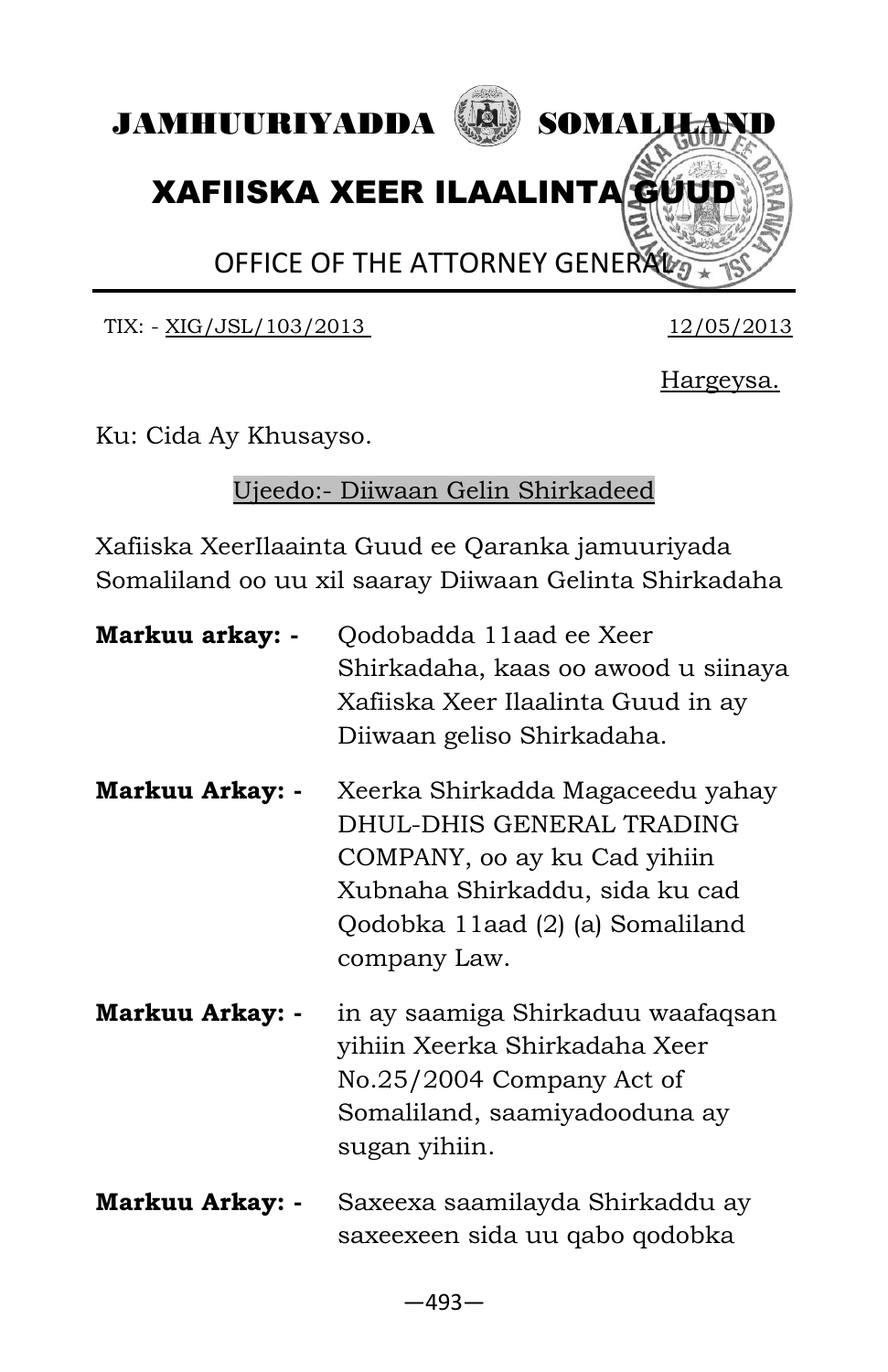11aad xubintiisa 3aad ee Xeer Shirkadaha.

Wuxuu Diiwaan Geliyey.

Inay Xafiiskan si sharci ah uga Diiwaan gashan Taha Shirkadda ku magacaaban DHUL-DHIS GENERAL TRADING COMPANY, shaqadeeduna tahay Ganacsiga Guud ( General Trading) xarunteeduna tahay Magaalada Hargeysa, laga bilaabo manta oo ay taarikhdu tahay 12/05/2013.

Allaa Mahad Leh.

(Aadan Axmed Muuse)

Ku simaha Xeer Ilaaliyaha Guud ee Qaranka

# XAFIISKA XEER ILAALINTA GUUD

## OFFICE OF THE ATTORNEY GENERAL

TIX: - XIG/JSL/104/2013 12/05/2013

Hargeysa.

Ku: Cida Ay Khusayso.

Ujeeddo:- Diiwaan Gelin Shirkadeed



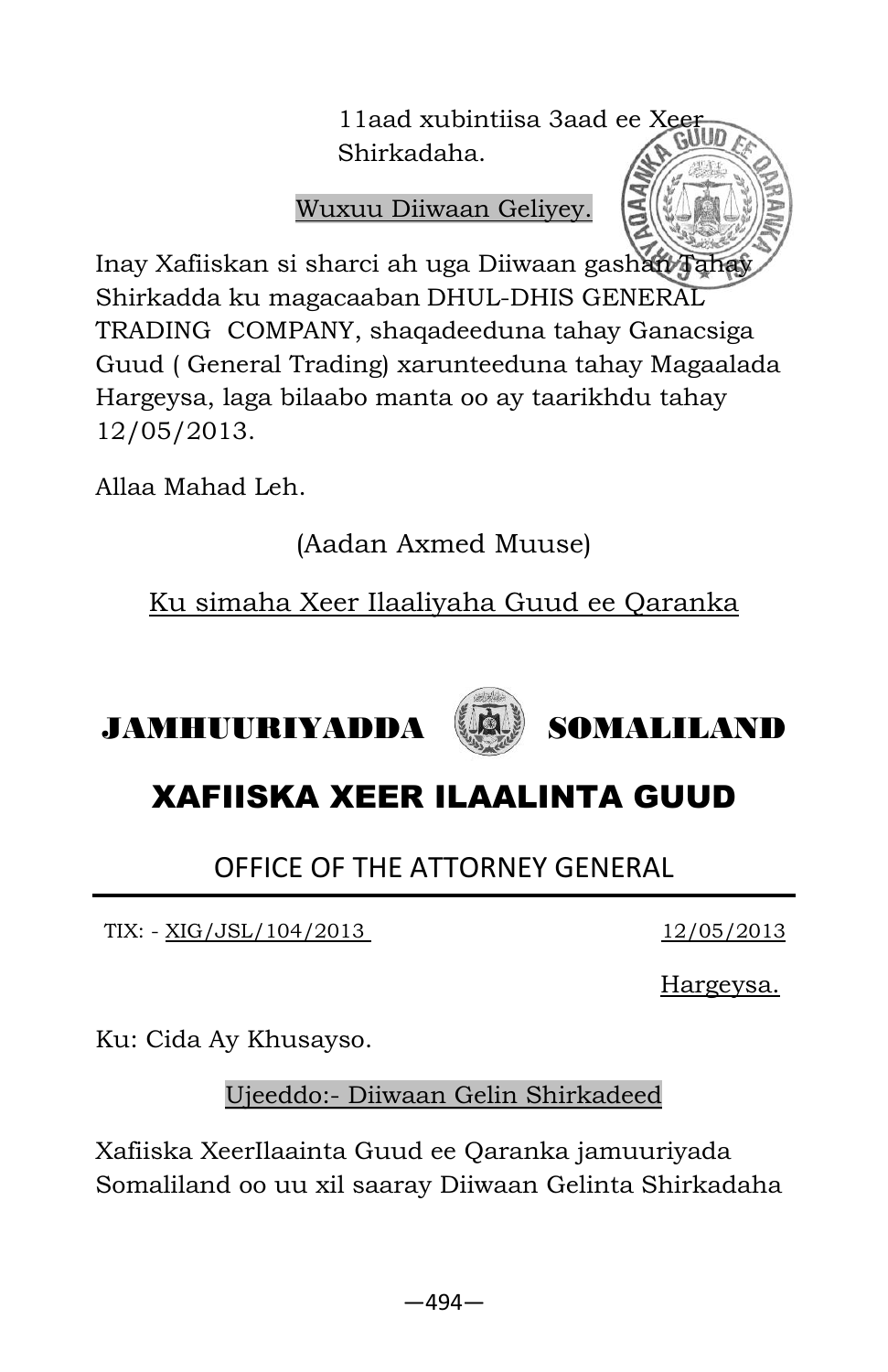| Markuu arkay: - Qodobadda 11aad ee Xeer |
|-----------------------------------------|
| Shirkadaha, kaas oo awood ta siinaya    |
| Xafiiska Xeer Ilaalinta Guild in ay     |
| Diiwaan geliso Shirkadaha               |

- **Markuu Arkay: -** Xeerka Shirkadda Magaceedu yahay DALSAN TRADING COMPANY, oo ay ku Cad yihiin Xubnaha Shirkaddu, sida ku cad Qodobka 11aad (2) (a) Somaliland company Law.
- **Markuu Arkay: -** in ay saamiga Shirkaduu waafaqsan yihiin Xeerka Shirkadaha Xeer No.25/2004 Company Act of Somaliland, saamiyadooduna ay sugan yihiin
- **Markuu Arkay: -** Saxeexa saamilayda Shirkaddu ay saxeexeen sida uu qabo qodobka 11aad xubintiisa 3aad ee Xeer Shirkadaha.

#### Wuxuu Diiwaan Geliyey.

Inay Xafiiskan si sharci ah uga Diiwaan gashan Tahay Shirkadda ku magacaaban DALSAN TRADING COMPANY, shaqadeedu tahay Dhoofinta iyo Soo Dejinta ( Import and Export) xarunteeduna tahay Magaalada Harageysa, laga bilaabo maanta oo ay taarikhdu tahay 12/05/2013.

Allaa Mahad Leh.

(Aadan Axmed Muuse)

Ku simaha Xeer Ilaaliyaha Guud ee Qaranka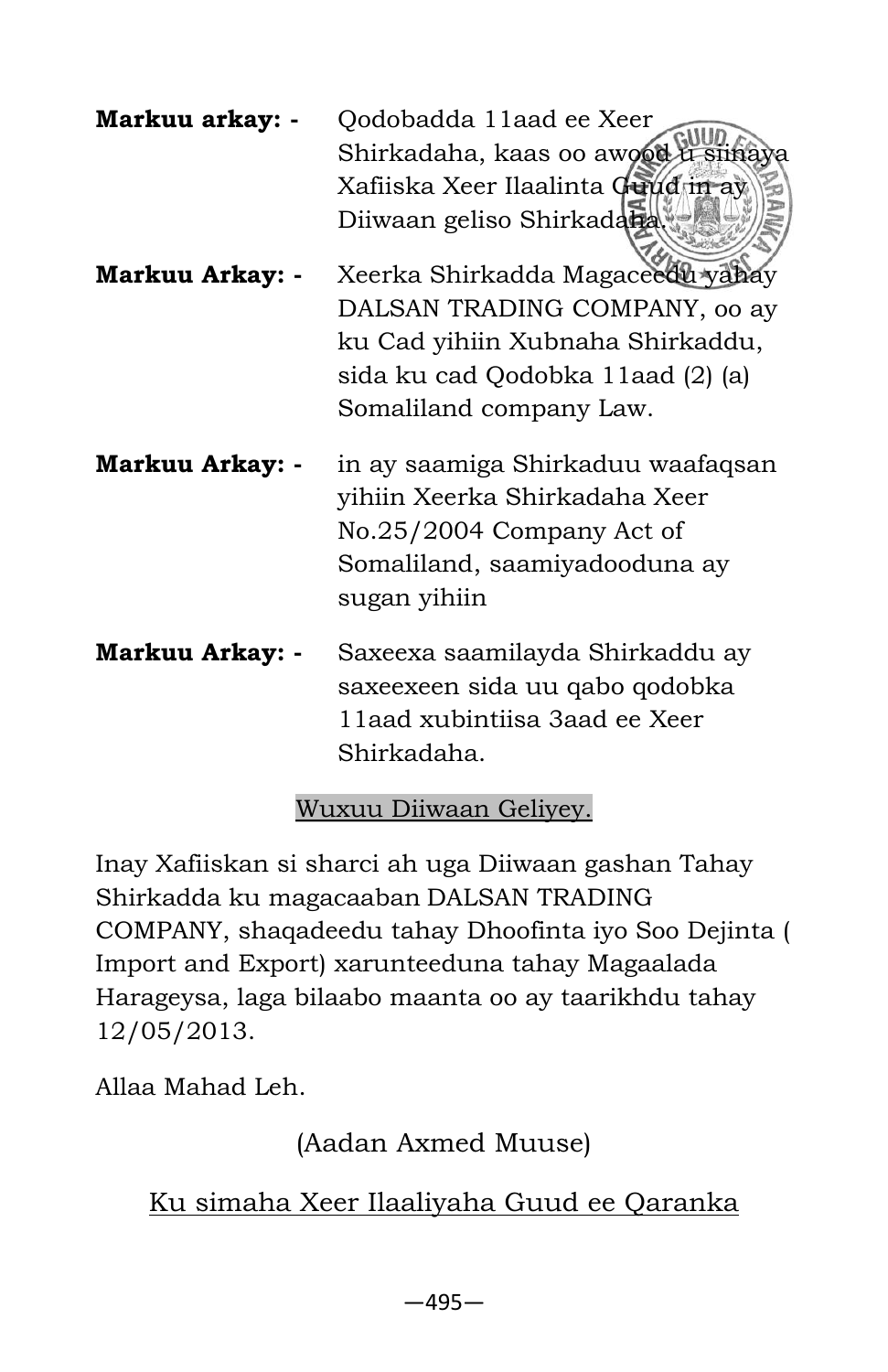



## XAFIISKA XEER ILAALINTA GUUD

OFFICE OF THE ATTORNEY GENERAL

TIX: - XIG/JSL/105/2013 12/05/2013

Hargeysa.

Ku: Cida Ay Khusayso.

#### Ujeeddo: - Diiwaan Gelin Shirkadeed

| Markuu arkay: -        | Qodobadda 11aad ee Xeer<br>Shirkadaha, kaas oo awood u siinaya<br>Xafiiska Xeer Ilaalinta Guud in ay<br>Diiwaan geliso Shirkadaha.                                             |
|------------------------|--------------------------------------------------------------------------------------------------------------------------------------------------------------------------------|
| <b>Markuu Arkay: -</b> | Xeerka Shirkadda Magaceedu yahay<br>SOMALILAND BUSINESS SERVICES,<br>oo ay ku Cad yihiin Xubnaha<br>Shirkaddu, sida ku cad Qodobka<br>11aad (2) (a) Somaliland company<br>Law. |
| Markuu Arkay: -        | in ay saamiga Shirkaduu waafaqsan<br>yihiin Xeerka Shirkadaha Xeer<br>No.25/2004 Company Act of<br>Somaliland, saamiyadooduna ay<br>sugan yihiin                               |
| <b>Markuu Arkay: -</b> | Saxeexa saamilayda Shirkaddu ay<br>saxeexeen sida uu qabo qodobka                                                                                                              |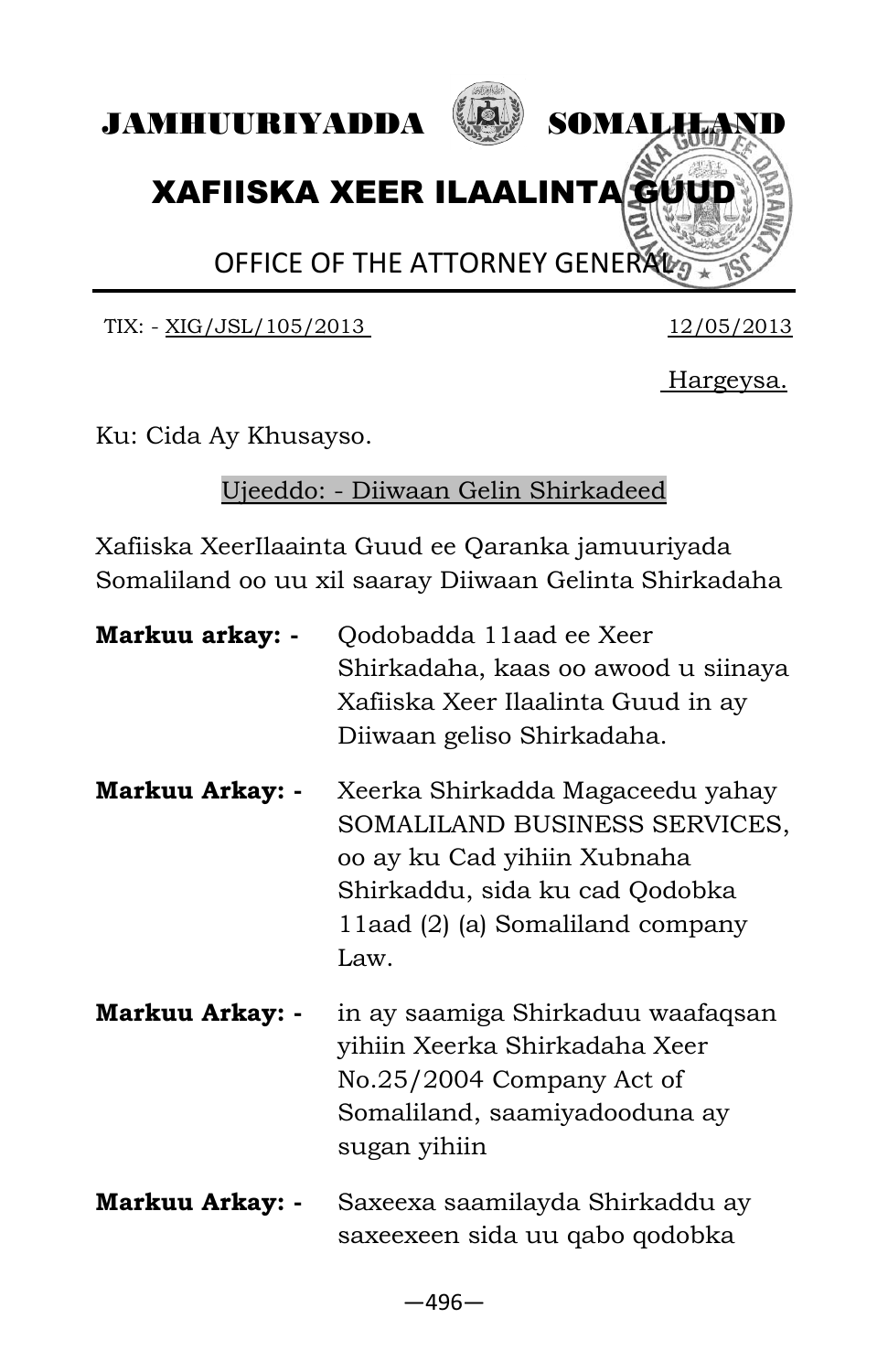11aad xubintiisa 3aad ee Xeer Shirkadaha.

Wuxuu Diiwaan Geliyey.

Inay Xafiiskan si sharci ah uga Diiwaan gashan Taha Shirkadda ku magacaaban SOMALILAND BUSINESS SERVICES, shaqadeedu tahay Adeeg (Logistics Service) xarunteeduna tahay Magaalada Hargeisa, laga bilaabo manta oo ay taarikhdu tahay 12/05/2013.

Allaa Mahad Leh.

(Aadan Axmed Muuse)

Ku simaha Xeer Ilaaliyaha Guud ee Qaranka

XAFIISKA XEER ILAALINTA GUUD

## OFFICE OF THE ATTORNEY GENERAL

TIX: - XIG/JSL/107/2013 14/05/2013

Hargeysa.

Ku: Cida Ay Khusayso.

Ujeeddo: - Diiwaan Gelin Shirkadeed

| <b>Markuu arkay:</b> - Qodobadda 11aad ee Xeer |
|------------------------------------------------|
| Shirkadaha, kaas oo awood u siinaya            |



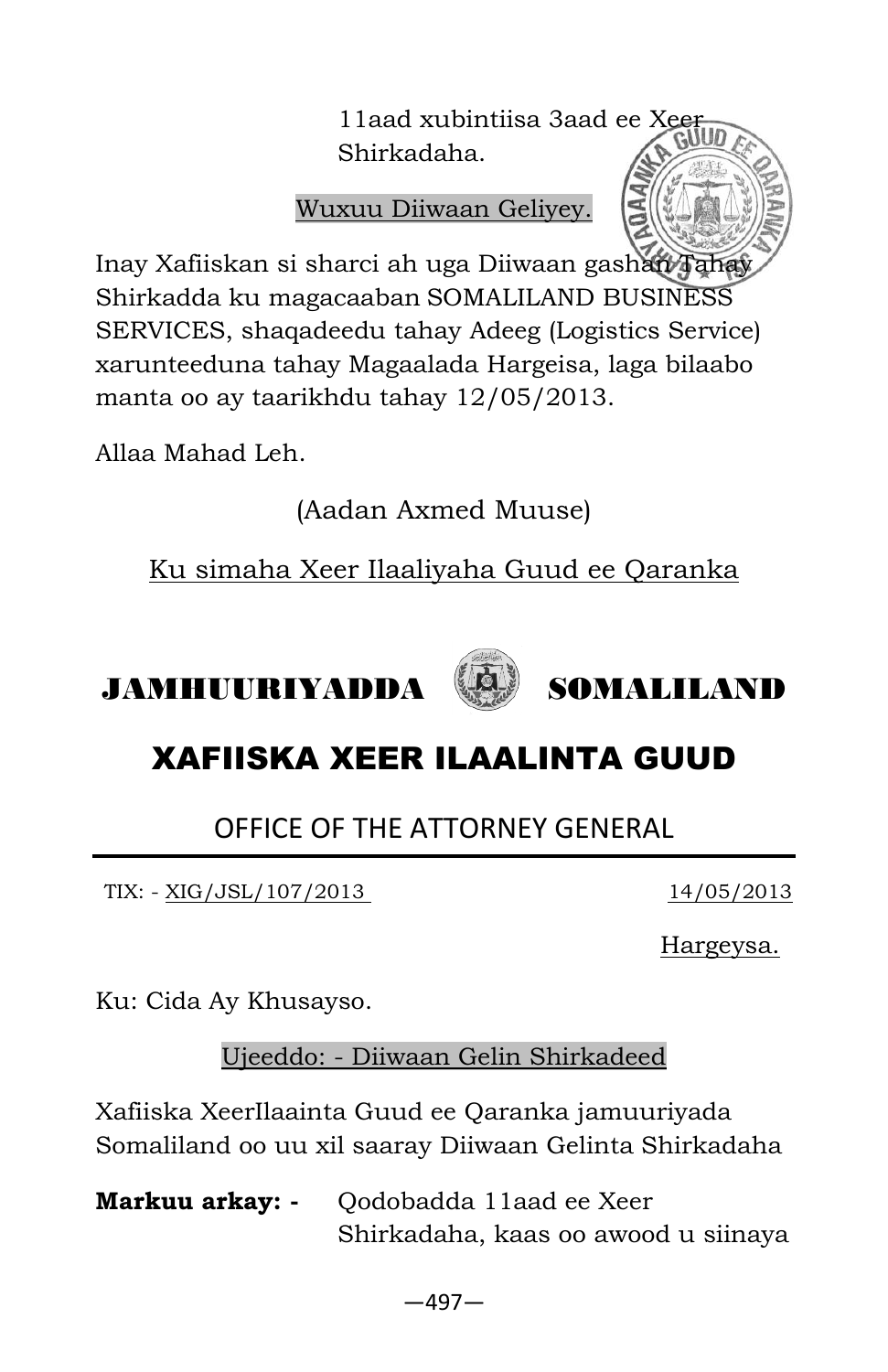Xafiiska Xeer Ilaalinta Guud i<del>n</del> Diiwaan geliso Shirkadaha.

- **Markuu Arkay: -** Xeerka Shirkadda Magaceedu yahay HOODAALE FISHING AND NATURA RESOURCES, oo ay ku Cad Vihiin Xubnaha Shirkaddu, sida ku cad Qodobka 11aad (2) (a) Somaliland company Law.
- **Markuu Arkay: -** in ay saamiga Shirkaduu waafaqsan yihiin Xeerka Shirkadaha Xeer No.25/2004 Company Act of Somaliland, saamiyadooduna ay sugan yihiin
- **Markuu Arkay: -** Saxeexa saamilayda Shirkaddu ay saxeexeen sida uu qabo qodobka 11aad xubintiisa 3aad ee Xeer Shirkadaha.

#### Wuxuu Diiwaan Geliyey.

Inay Xafiiskan si sharci ah uga Diiwaan gashan Tahay Shirkadda ku magacaaban HOODAALE FISHING AND NATURAL RESOURCES, shaqadeedu tahay Kallumeysiga (Fishing), xarunteeduna tahay Magaalada Berbera, laga bilaabo manta oo ay taarikhdu tahay 14/05/2013.

Allaa Mahad Leh.

(Aadan Axmed Muuse)

Ku simaha Xeer Ilaaliyaha Guud ee Qaranka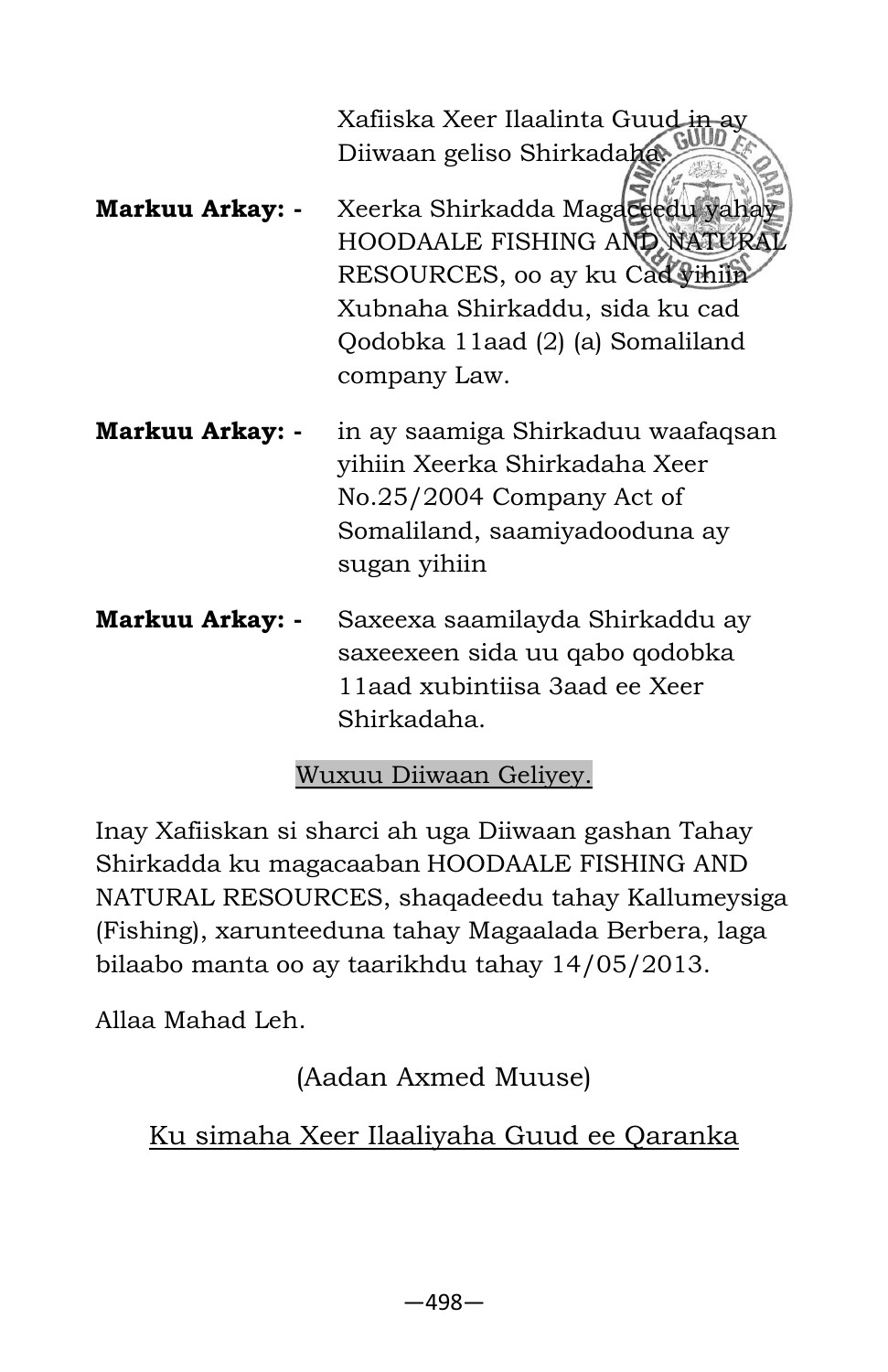

TIX: - XIG/JSL/108/2013 15/05/2013

Hargeysa.

Ku: Cida Ay Khusayso.

Ujeeddo: - Diiwaan Gelin Shirkadeed

| Markuu arkay: -        | Qodobadda 11aad ee Xeer<br>Shirkadaha, kaas oo awood u siinaya<br>Xafiiska Xeer Ilaalinta Guud in ay<br>Diiwaan geliso Shirkadaha.                                         |
|------------------------|----------------------------------------------------------------------------------------------------------------------------------------------------------------------------|
| <b>Markuu Arkay: -</b> | Xeerka Shirkadda Magaceedu yahay<br>ADAM CONSULTANCY SERVICE, 00<br>ay ku Cad yihiin Xubnaha<br>Shirkaddu, sida ku cad Qodobka<br>11aad (2) (a) Somaliland company<br>Law. |
| <b>Markuu Arkay: -</b> | in ay saamiga Shirkaduu waafaqsan<br>yihiin Xeerka Shirkadaha Xeer<br>No.25/2004 Company Act of<br>Somaliland, saamiyadooduna ay<br>sugan yihiin                           |
| <b>Markuu Arkay: -</b> | Saxeexa saamilayda Shirkaddu ay<br>saxeexeen sida uu qabo qodobka                                                                                                          |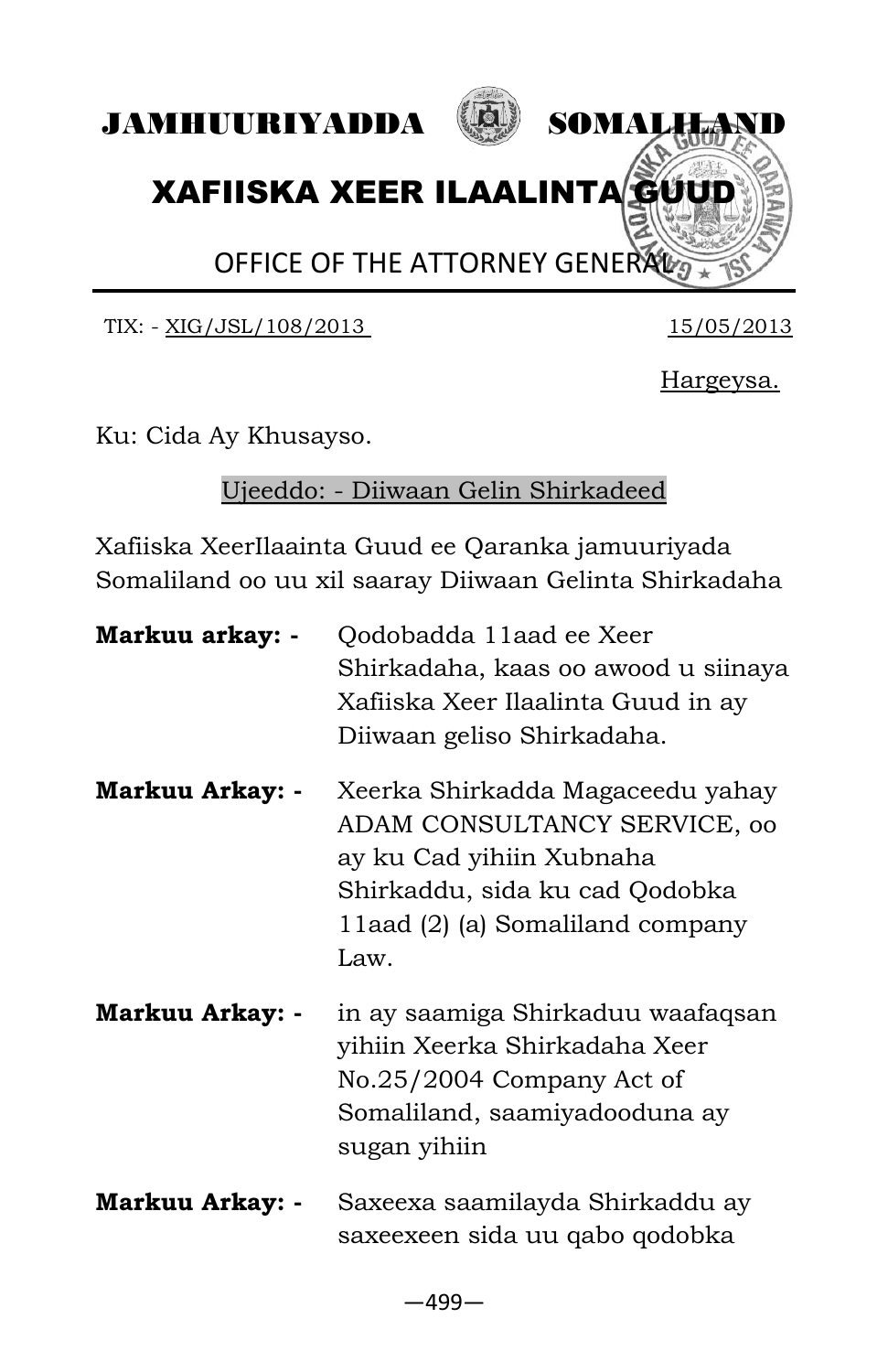11aad xubintiisa 3aad ee Xeer Shirkadaha.

Wuxuu Diiwaan Geliyey.

Inay Xafiiskan si sharci ah uga Diiwaan gashan Ta Shirkadda ku magacaaban ADAM CONSULTANCY SERVICE, shaqadeedu tahay Adeega La talinta (Consultancy Service), xarunteeduna tahay Magaalada Hargeysa, laga bilaabo maanta oo ay taariikhdu tahay 15/05/2013.

Allaa Mahad Leh.

(Aadan Axmed Muuse)

Ku simaha Xeer Ilaaliyaha Guud ee Qaranka

JAMHUURIYADDA **(22)** SOMALILAND

# XAFIISKA XEER ILAALINTA GUUD

## OFFICE OF THE ATTORNEY GENERAL

TIX: - XIG/JSL/109/2013 15/05/2013

Hargeysa.

Ku: Cida Ay Khusayso.

Ujeeddo: - Diiwaan Gelin Shirkadeed

Xafiiska XeerIlaainta Guud ee Qaranka jamuuriyada Somaliland oo uu xil saaray Diiwaan Gelinta Shirkadaha

—500— **Markuu arkay: -** Qodobadda 11aad ee Xeer Shirkadaha, kaas oo awood u siinaya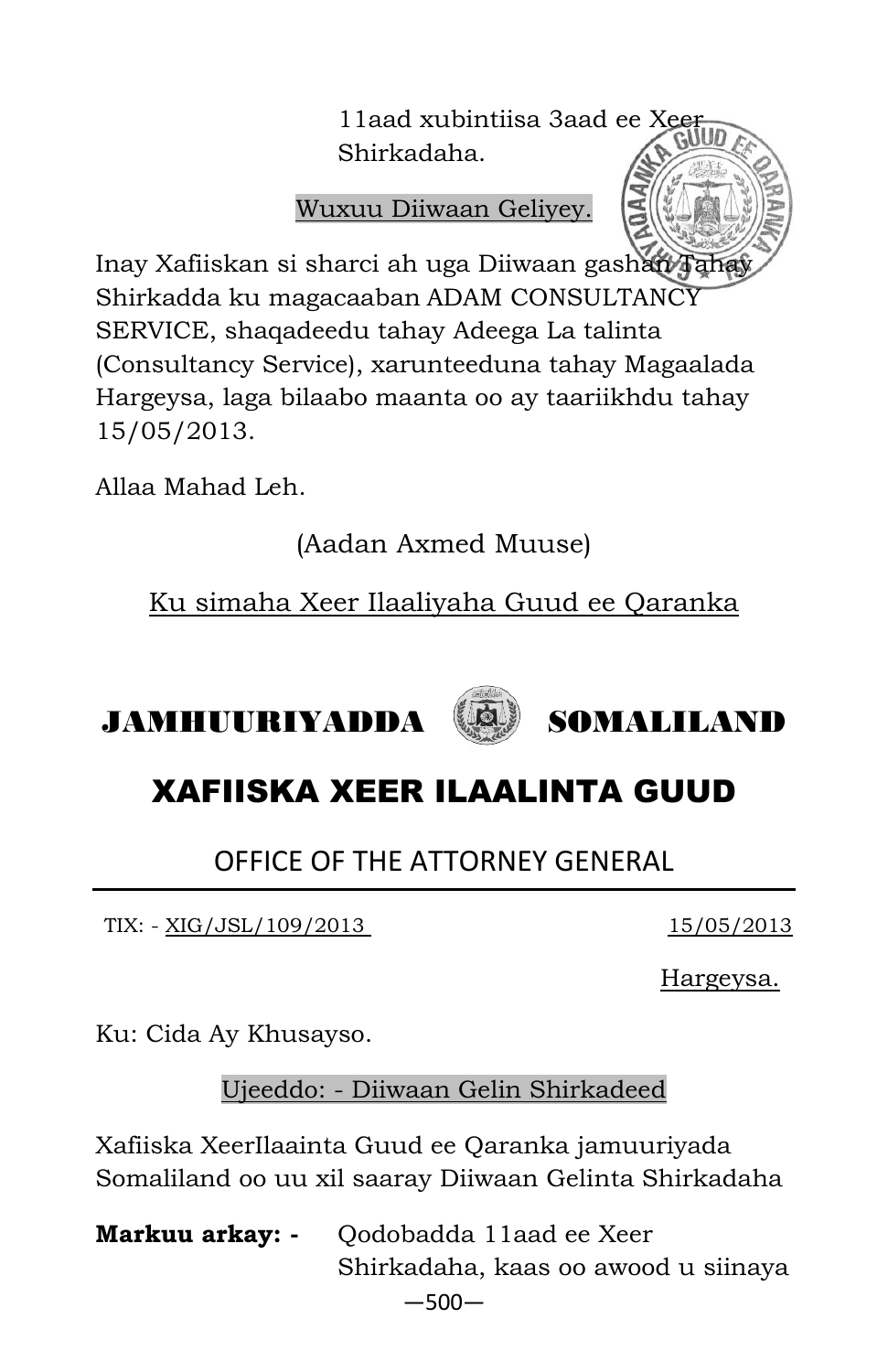Xafiiska Xeer Ilaalinta Guud i<del>n</del> Diiwaan geliso Shirkadaha.

- Markuu Arkay: Xeerka Shirkadda Magaceedu yahay COKIYA TEXTILE COMPANY, oo ay ku Cad yihiin Xubnaha Shirkaddu, sida ku cad Qodobka 11aad (2) (a) Somaliland company Law.
- **Markuu Arkay: -** in ay saamiga Shirkaduu waafaqsan yihiin Xeerka Shirkadaha Xeer No.25/2004 Company Act of Somaliland, saamiyadooduna ay sugan yihiin
- **Markuu Arkay: -** Saxeexa saamilayda Shirkaddu ay saxeexeen sida uu qabo qodobka 11aad xubintiisa 3aad ee Xeer Shirkadaha.

#### Wuxuu Diiwaan Geliyey.

Inay Xafiiskan si sharci ah uga Diiwaan gashan Tahay Shirkadda ku magacaaban COKIYA TEXTILE COMPANY, shaqadeedu tahay Samenta dharka noocyadiisa kala duwan (TAILORING AND DESIGNING ALL CLOTHS), xarunteeduna tahay Magaalada Hargeysa, laga bilaabo maanta oo ay taariikhdu tahay 15/05/2013.

Allaa Mahad Leh.

### (Aadan Axmed Muuse)

#### Ku simaha Xeer Ilaaliyaha Guud ee Qaranka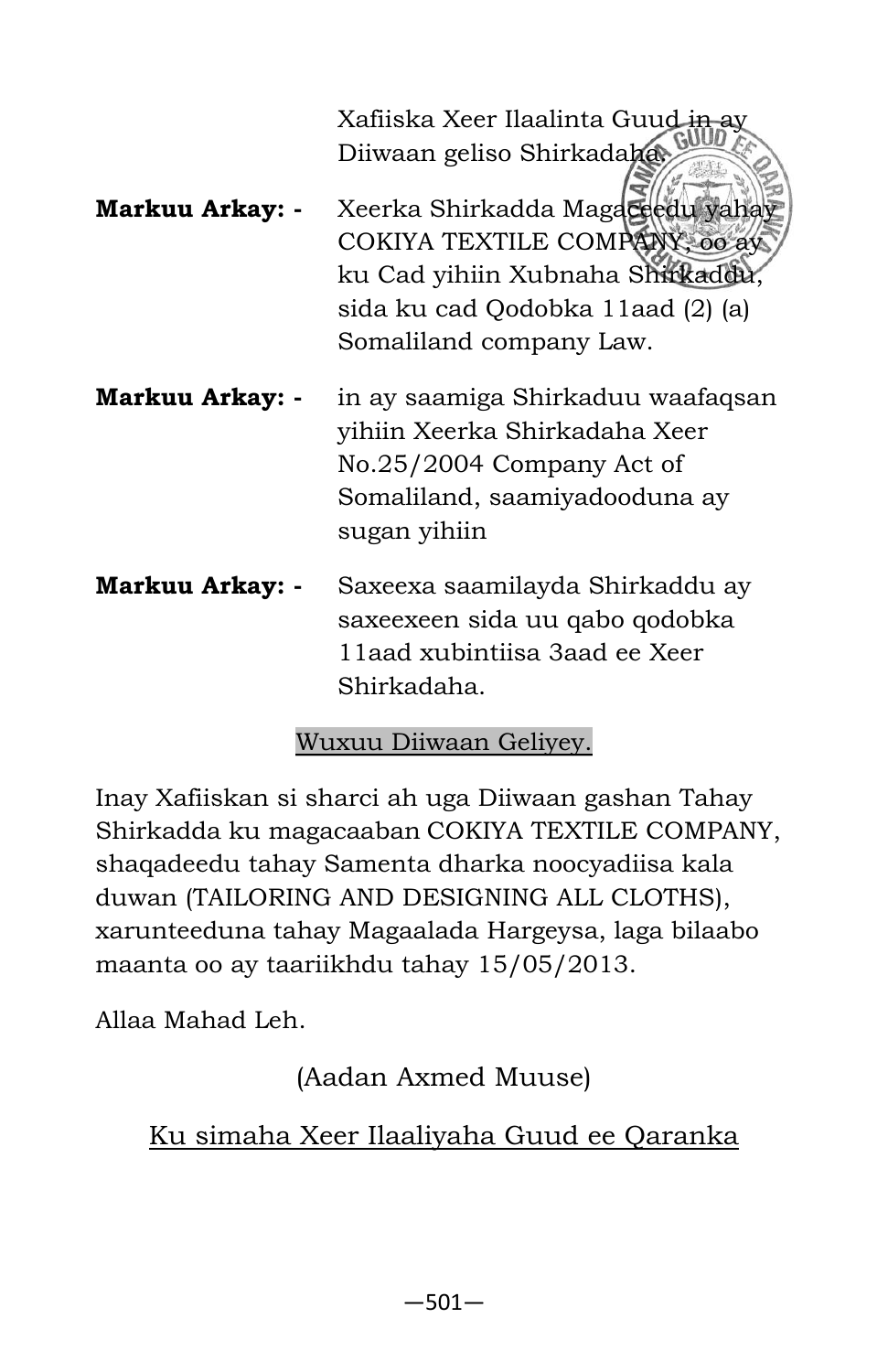



# XAFIISKA XEER ILAALINTA GUUD

OFFICE OF THE ATTORNEY GENERAL

TIX: - XIG/JSL/110/2013 16/05/2013

Hargeysa.

Ku: Cida Ay Khusayso.

Ujeeddo: - Diiwaan Gelin Shirkadeed

| Markuu arkay: -        | Qodobadda 11aad ee Xeer<br>Shirkadaha, kaas oo awood u siinaya<br>Xafiiska Xeer Ilaalinta Guud in ay<br>Diiwaan geliso Shirkadaha.                               |
|------------------------|------------------------------------------------------------------------------------------------------------------------------------------------------------------|
| Markuu Arkay: -        | Xeerka Shirkadda Magaceedu yahay<br>AL NUUR FURNITURE, oo ay ku Cad<br>yihiin Xubnaha Shirkaddu, sida ku<br>cad Qodobka 11aad (2) (a)<br>Somaliland company Law. |
| <b>Markuu Arkay: -</b> | in ay saamiga Shirkaduu waafaqsan<br>yihiin Xeerka Shirkadaha Xeer<br>No.25/2004 Company Act of<br>Somaliland, saamiyadooduna ay<br>sugan yihiin                 |
| <b>Markuu Arkay: -</b> | Saxeexa saamilayda Shirkaddu ay<br>saxeexeen sida uu qabo qodobka<br>11aad xubintiisa 3aad ee Xeer<br>Shirkadaha.<br>$-502-$                                     |